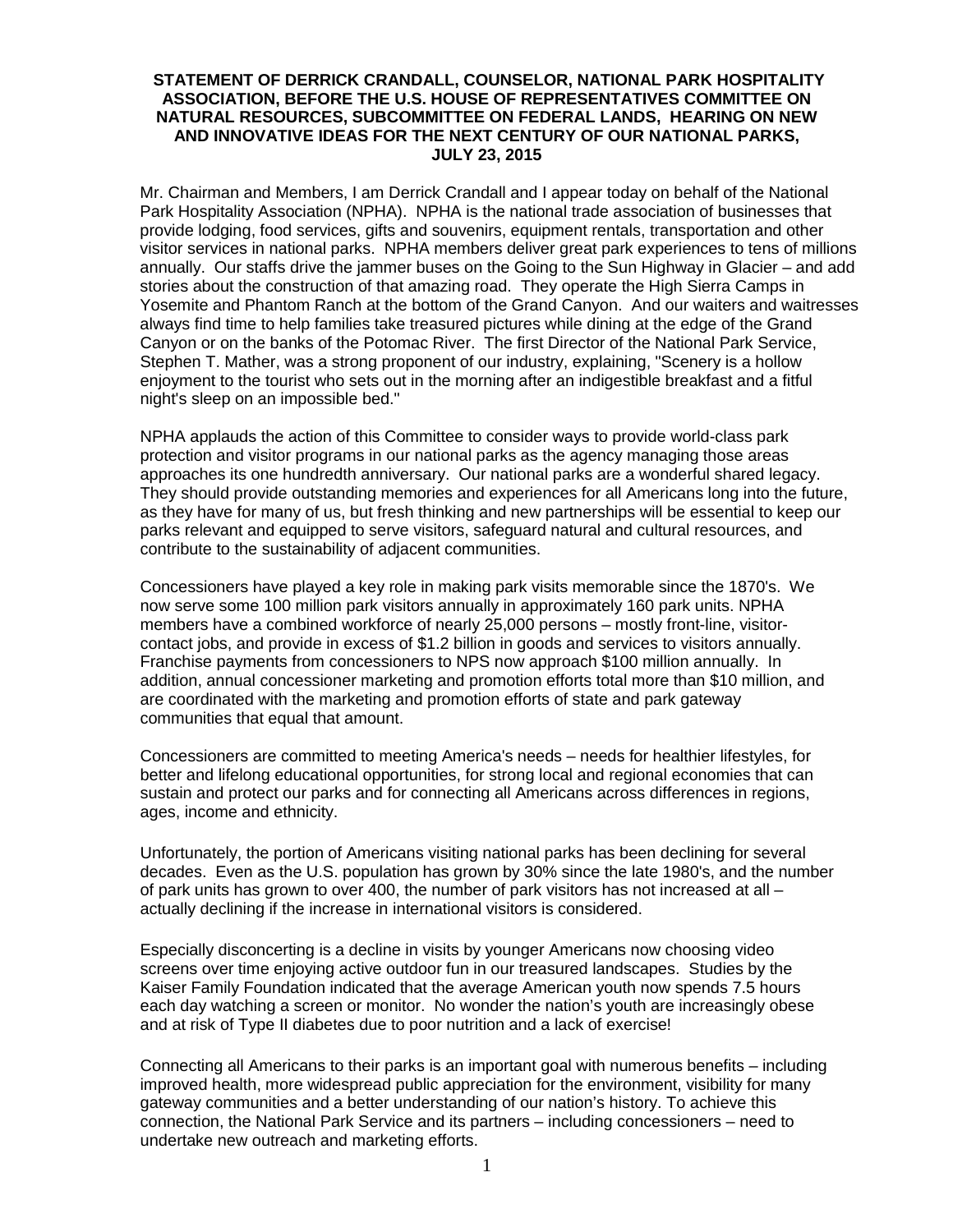In 2012, NPHA joined with other leading park community organizations to host the first-ever America's Summit on National Parks – a remarkable gathering of conservation, recreation, tourism, health, education and historic preservation interests. We then joined in a survey of Americans to better understand sentiments of the public toward parks – and found remarkable consistency in support for our parks across political, geographic, demographic and age groupings – and an equally remarkable willingness to make personal commitments to support our parks.

We have continued to work with organizations to address long-term needs of our national parks, including co-sponsorship of a very important gathering in March of 2013 hosted by the Bipartisan Policy Center and featuring prominent national leaders associated with both political parties. Most importantly, we led the development of a collection of white papers, compiled into a document entitled **Sustainable Supplementary Funding for America's National Parks**, for that meeting. The white papers covered these topics:

*Enhancing Park Experiences Through Fees Penny for Parks and the Great Outdoors Park Legacy Partnership Fund: A Public Private Partnership Expanded Visitor Services Through Concessioners National Park Endowment Expanding Use of Historic Tax Credits Expansion of Guest Donation Efforts Expanded Cooperation with Destination Marketing Organizations Conservation Service Corps Non-Appropriated Fund Instrumentalities Park Zone Taxes Energy Savings and Utilities Bonds, Revolving Loans and More Increases in Volunteerism Commemorative Coins/Stamps Special Fundraising Events* 

A copy of our document is submitted as an attachment to this testimony.

We must address the long list of restoration and maintenance needs affecting virtually every NPS unit and nearing \$12 billion – a problem that has persisted for years and is still growing. The agency centennial in 2016 should be a catalyst for action.

NPHA wishes to commend Director Jon Jarvis and other NPS leaders for entertaining discussions about new financial models for the National Park Service. In addition to participating actively in the Summit and the Bipartisan Policy Center program, the Director has assembled an internal team to review our ideas and others. The Director has also clearly indicated that developed portions of national parks can and should allow visitors to utilize cell phones and to connect to the Internet – services which can increase the quality of park visits without any costs to the agency for initial capital investments or ongoing operations. But more can be done. The agency could work with concessioners and others to look at possible additional visitor services to be provided in parks, and to overcome some barriers to introducing appropriate new services.

We support action on many of the topics raised, but I would like to address one of the papers from the Bipartisan Policy Center's session of special relevance to the concessions community: *Expanded Visitor Services Through Concessioners.* 

The visitor services we provide in national parks are often inhibited by NPS policies which limit visitor experiences and reduce our payments, called franchise fees, to the agency. The buildings we operate, including lodges, are federally owned – even though most were originally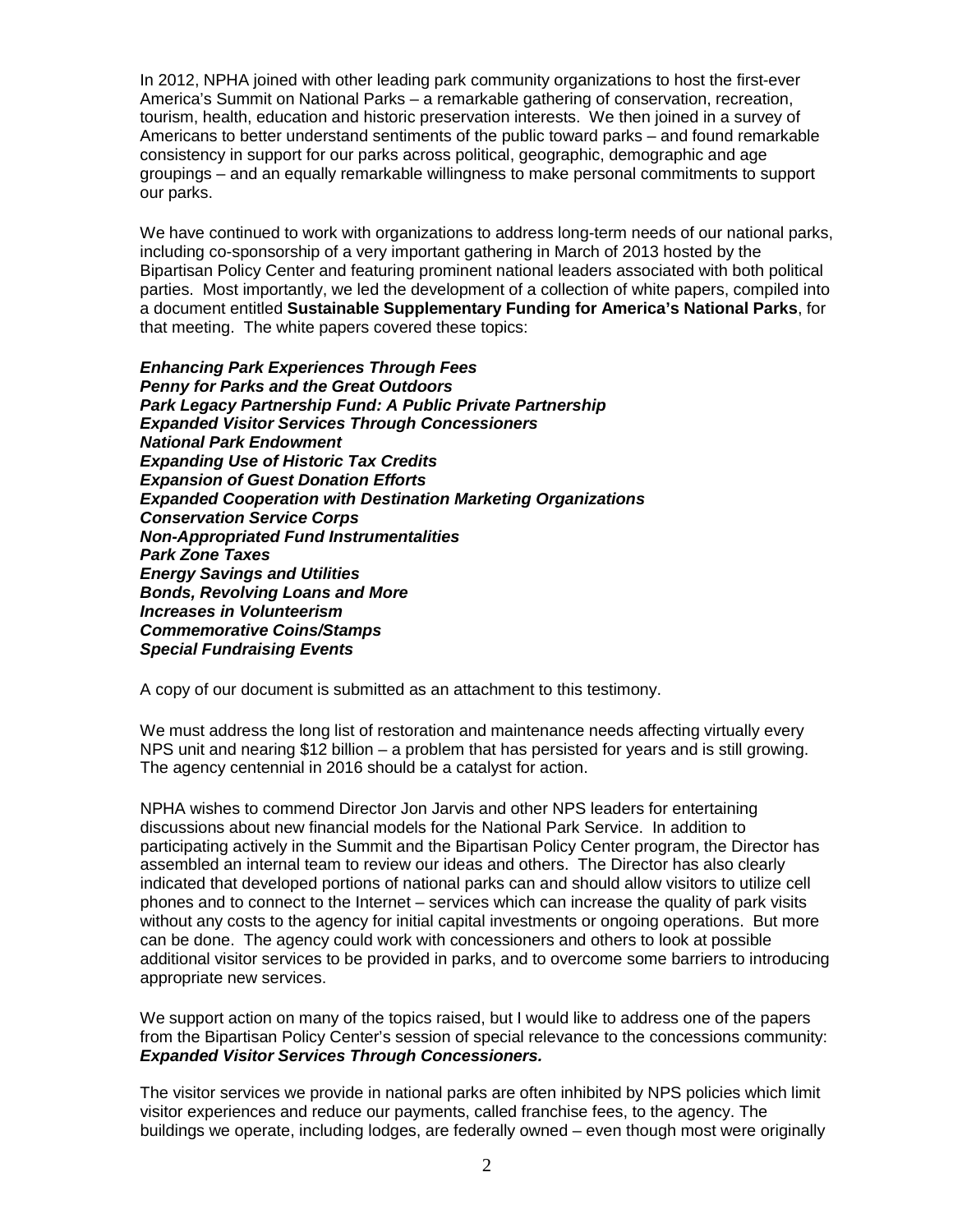built with private capital. They are historic in almost every case, and expensive to maintain and operate. They constitute a significant portion of the backlog of deferred maintenance reported by the National Park Service – in excess of a billion dollars. For example, the Ahwahnee Hotel in Yosemite needs some \$60 million in investment immediately according to the agency. Private capital can be attracted to reduce the need for federal appropriations – but doing so would require adequate contract terms and use of the Leasehold Surrender Interest provisions of the 1998 park concessions act. Until recently, NPS has declined to utilize 20-year contract terms authorized by the 1998 statute.

By contrast, 60% of our nation's downhill skiing activity is provided at largely world-class facilities under agreements between business partners and the Forest Service that extend 40 years or more. All investments are made by the private sector. Similar-length terms for park concessions contracts would produce the needed investment in our lodges and other structures and open the door to another tool: historic investment tax credits.

We would note the leading role this Committee played in passage of legislation urging the Forest Service to facilitate the addition of non-winter recreational opportunities at ski areas – and urge adoption of similar encouragement for expanding appropriate in-park services. Parks should not add activities that are inappropriate or unrelated to parks. We do urge expansion of bike and kayak rentals and tours, of guided wildlife photo trips, of rentable tents and cabins in park campgrounds. These services would make park visits more memorable and enjoyable and help fund park operations. We also feel it is vital to not eliminate current, valued visitor services, as a recent draft plan for Yosemite operations in the Merced River corridor suggested.

We are confident that increases in visitor services, including lengthening operating hours at units like Alcatraz and Statue of Liberty, adding appropriate services and allowing dynamic pricing of services, could increase franchise fees to the NPS by 50% within three years.

Let me share an example of the opportunities which exist to benefit both visitors and NPS. Dry Tortugas National Park in Florida adopted a General Management Plan (GMP) in 2001 that establishes a daily visitation cap of 330 persons. The park is in mid-ocean, 90 miles from Key West, and visitors can only arrive in one of three ways: by the high-speed ferry operated by the park concessioner; by seaplane; or by private vessel. The GMP specified limits for each mode, including 150 via the high speed ferry. Visitor arrivals via seaplanes and private vessels are dramatically under quota and the park was hosting far fewer than the authorized 330 guests per day. The concessioner often turned away 50 or more potential visitors per day, despite having a vessel rated by the Coast Guard to safely transport 250. Thousands of potential visitors were losing the chance to see this marvelous park, and the park was losing revenues in entrance fees and franchise fees roughly equal to the funding drop due to sequestration.

In February 2013, the Dry Tortugas concessioner initiated a request to increase its allowed number of passengers by 25 to 175, documenting support from park conservation advocates and others and suggesting the increase be done a test basis. Over 20 months, this proposal – which would allow some 7,000 more park visits and more than \$200,000 in additional revenues annually, was reviewed locally, regionally and at the national office – repeatedly – before finally being approved in late 2014. The ferry is now making its runs nearly full to the new 175 limit every day. Already, more than 4,000 park visits have been facilitated, and the park unit has received more than \$120,000 in additional non-appropriated revenues. This is a success in outcome, but the process should never need to be replicated for such a win/win/win proposal. During the consideration period, more than 10,000 potential park visits were denied, and at least \$250,000 in revenues foregone. We ask the help of the agency and the Congress to place more value on the advice of NPHA members dedicated to being a strong and long-term partner in park protection and visitor experiences. We suggest that both the Congress and NPS encourage ways to attract visitors where capacity exists, and to encourage the testing out of changes in operations and services which are based upon solid information about visitor expectations, experiences and preferences.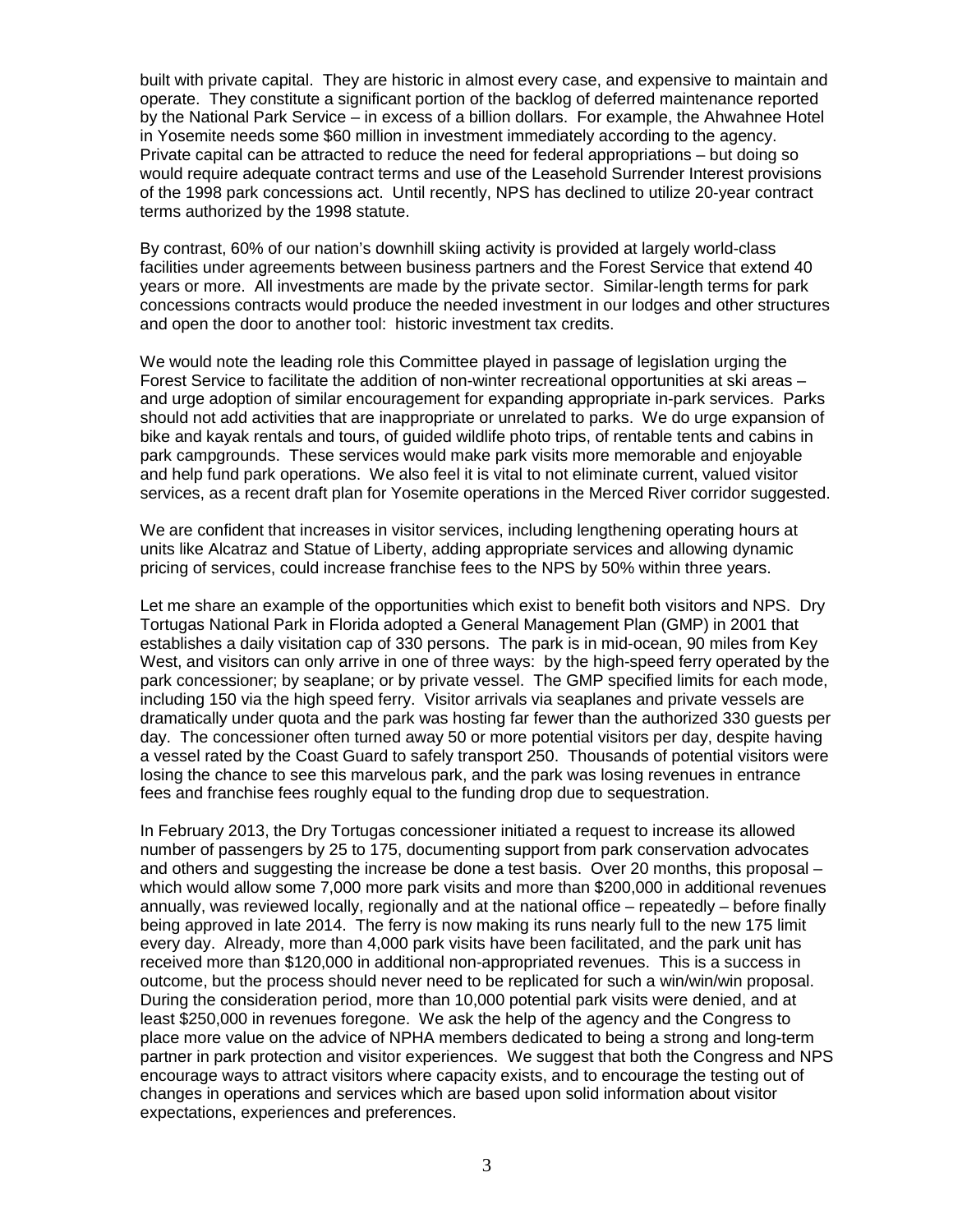Conversion of certain NPS functions to concessioner operations, including entrance fee collection in some parks, could further reduce NPS expenses. More campground operations by concessioners can add new, net revenue of more than \$50 million annually, again also within three years.

There has been a significant drop in overnight stays in national park campgrounds, and especially in RV-associated stays, which have declined from more than four million overnights in the 1980s to about two million overnights currently. RV ownership during this period has grown dramatically, now reaching 8.5% of all U.S. households and 11% of the households headed by 35-50 year-olds, prime years for families with children. Private sector campground use has grown appreciably during this period – and private campgrounds have adapted to today's campers. NPS campgrounds need to be upgraded to include sites with utility hook-ups, WiFi, dumpstations and other features that will better serve 21<sup>st</sup> Century campground users.

There are other important opportunities for concessioner support of national parks. We now invite guests staying in national park lodges to contribute a dollar per night under the Guest Donation Program. This program generate approximately \$1 million in donations in annually at approximately 12 park units. It can be rapidly restructured and expanded with a goal of collecting at least \$10 million annually by 2016, sustained indefinitely, while at the same time better connecting visitors to the national parks, the National Park Foundation and local friends and advocacy organizations.

In order for the Guest Donation Program to flourish, however, concessioners need more information about the benefits from the donations to pass on to visitors. Guests are required to be offered the chance to "opt out" of the contribution, and with little information to pass on to guests by concessioner employees about how their visits were aided by prior contributions or how their donations will be used, the incentive for donations drops and "opting out" increases. The status of concessioners as "prohibited sources" for direct project support under Director's Order 21 has an adverse impact on concessioners, since they cannot directly aid park projects receiving guest contributions. Once a visitor has made a contribution under the program, they should be thanked and invited to connect with parks in a more robust fashion as a volunteer, advocate and philanthropist. Yet NPS concerns about privacy have limited these efforts. And proposals to solicit a national sponsor offering to match guest contributions have run into concerns over conflicts with provisions of Director's Order 21.

We want to highlight one of the most important and achievable ways to strengthen our national parks: through increased support from the national surface transportation policy. NPS currently receives some funding from the current national surface transportation program, MAP-21. But there is great need to incorporate changes in now-pending bills.

Nearly one-third of the nation is managed by federal agencies ranging from the National Park Service to the Forest Service, the Bureau of Land Management and the U.S. Army Corps of Engineers. These lands are vital to the nation for many reasons and certainly for their importance to recreation and tourism. Recreation expenditures in this country total more than \$600 billion annually. To demonstrate the importance of federal lands consider just three numbers:

1) recreation use of these lands and waters exceeds one billion visits annually; 2) key sectors of the recreation community are especially reliant on these lands and waters. More than 60% of all downhill skiing occurs on national forests at ski areas operating under permits; and

3) the national goal of increasing inbound tourism to the USA, essential to achieving a better balance of trade, relies significantly on America's Great Outdoors, according to Brand USA, the Congressionally-chartered corporation charged with growing inbound visitors from 60 million in 2011 to 100 million in 2021.